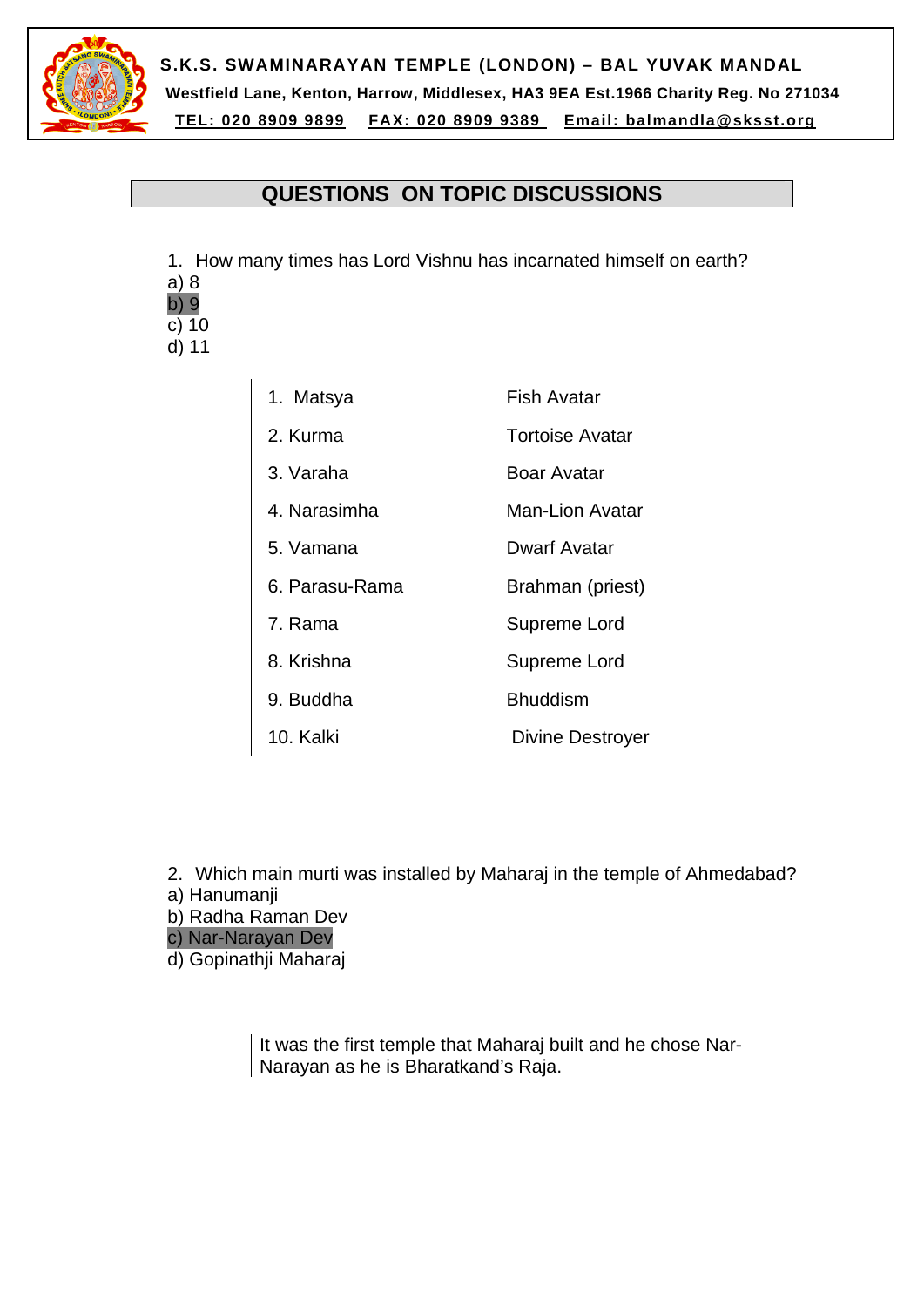

**S.K.S. SWAMINARAYAN TEMPLE (LONDON) – BAL YUVAK MANDAL Westfield Lane, Kenton, Harrow, Middlesex, HA3 9EA Est.1966 Charity Reg. No 271034 TEL: 020 8909 9899 FAX: 020 8909 9389 Email: balmandla@sksst.org**

- 3. How many chins does Lord Swaminarayan have on his right foot?
- a) 7  $\overline{b}$ ) 8
- c) 9
- $\overline{d}$  $\overline{1}$ 0

| <b>Swastik</b>                      | Good luck                                                                                                                                                                     |
|-------------------------------------|-------------------------------------------------------------------------------------------------------------------------------------------------------------------------------|
| Ashtakon<br>(Octagon)               | Easily able to overcome hardship<br>arising from the elements of the<br>universe                                                                                              |
| Ankush<br>(Goad)                    | Control over mind and senses, in<br>the same way an elephant owner<br>controls his elephant by using the<br>ankush                                                            |
| Kamal (Lotus)                       | Constant focus on Lord<br>Swaminarayan is achieved,<br>forces of maya are kept at bay,<br>just as the lotus flower remains<br>on water                                        |
| Ketu (Flag)                         | Guided<br>through<br>life<br>with<br>the<br>0f<br>principles<br>Lord<br><b>Shree</b><br>Swaminarayan, in the same way<br>that wind guides the sway and<br>direction of a flag |
| Urdhva-Rekha<br>(Ascendant<br>Line) | Attainment of salvation                                                                                                                                                       |
| Vajra (Sword)                       | Inner negative forces and evils<br>are overcome                                                                                                                               |
| Jambu<br>(Blackberry)               | Liberated from the desire of taste                                                                                                                                            |
| Java (Barley<br>grain)              | Attainment of inner tranquillity<br>and eradication of sins                                                                                                                   |

- 4. Lord Swaminarayan was born on …?
- a) Chaitra Sud 9
- b) Chaitra Vad 10
- c) Chaitra Sud 10
- d) Chaitra Vad 9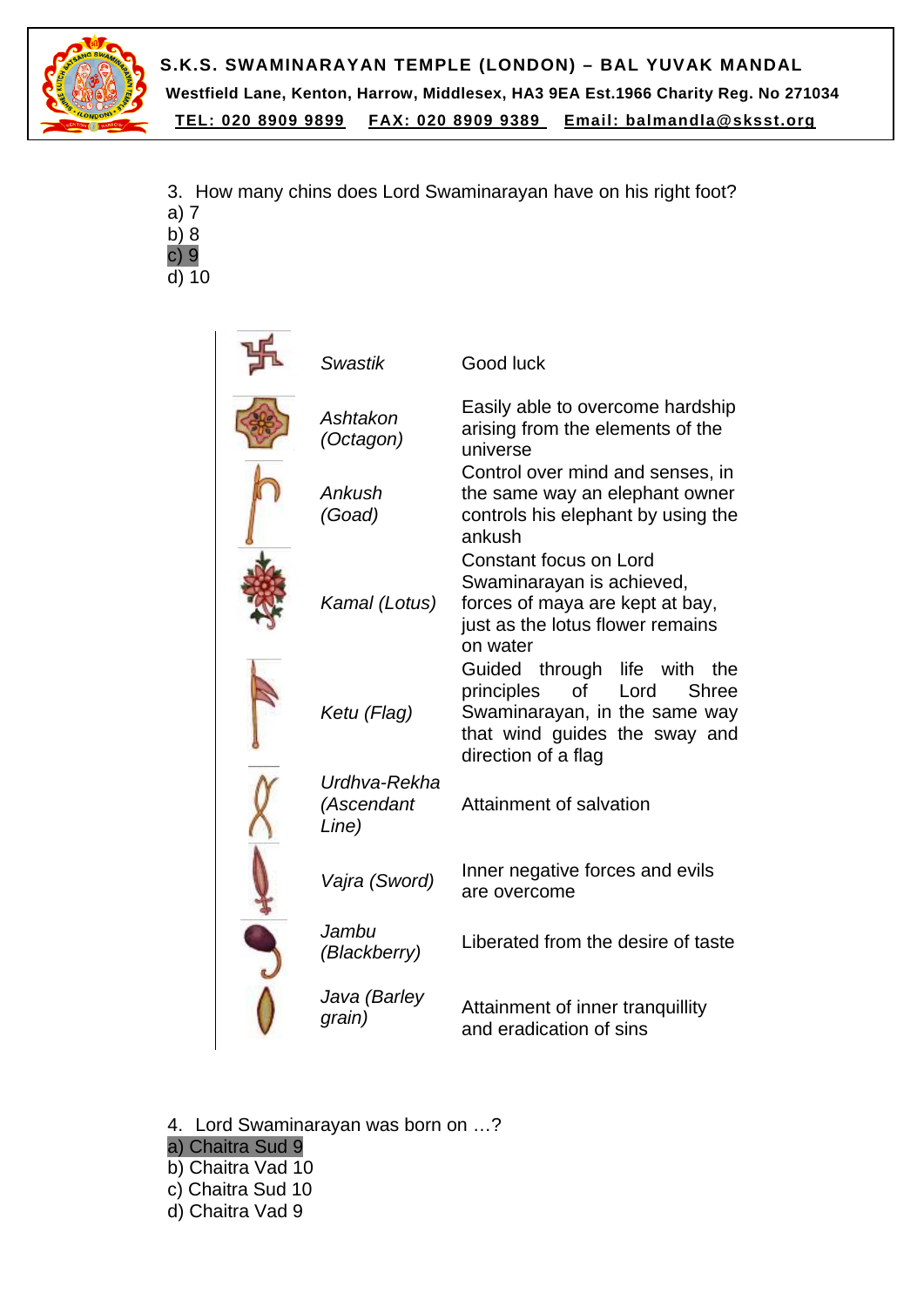

**TEL: 020 8909 9899 FAX: 020 8909 9389 Email: balmandla@sksst.org**

5. Lord Swaminarayan was born at what time?

a) 10pm

b) 10:10am

c) 10:10pm

d) 12pm

e) 12:10pm

f) 12am

6. Nilkanth Varni performed his taap (penance) at …?

a) Vadtal

b) Setubandh Rameshvaram

c) Jaganthpuri

d) Pulhashram

7. The mala contains how many beads?

a) 108

b) 100

- c) 50
- d) 109

 The 108 beads in the mala helps us keep a count of the 108 names of the Lord( Janmangalam Stotra)

- 8. How many ekadashi's are there in a year?
- a) 24
- $\overline{b}$ ) 29
- c) 30
- d) 23

Two in each month  $x$  12 months = 24 Also there are 5 additional vrats which were discussed in the presentation.

- 9. What mantra is recited whilst doing kum kum chandlo?
- a) Om shree Vasudevaay namah
- b) Om shree Narayanaay namah
- c) Om shree Anniruddhaay namah

d) None of the above

The correct one is Om shree MahaLaxmeiy namah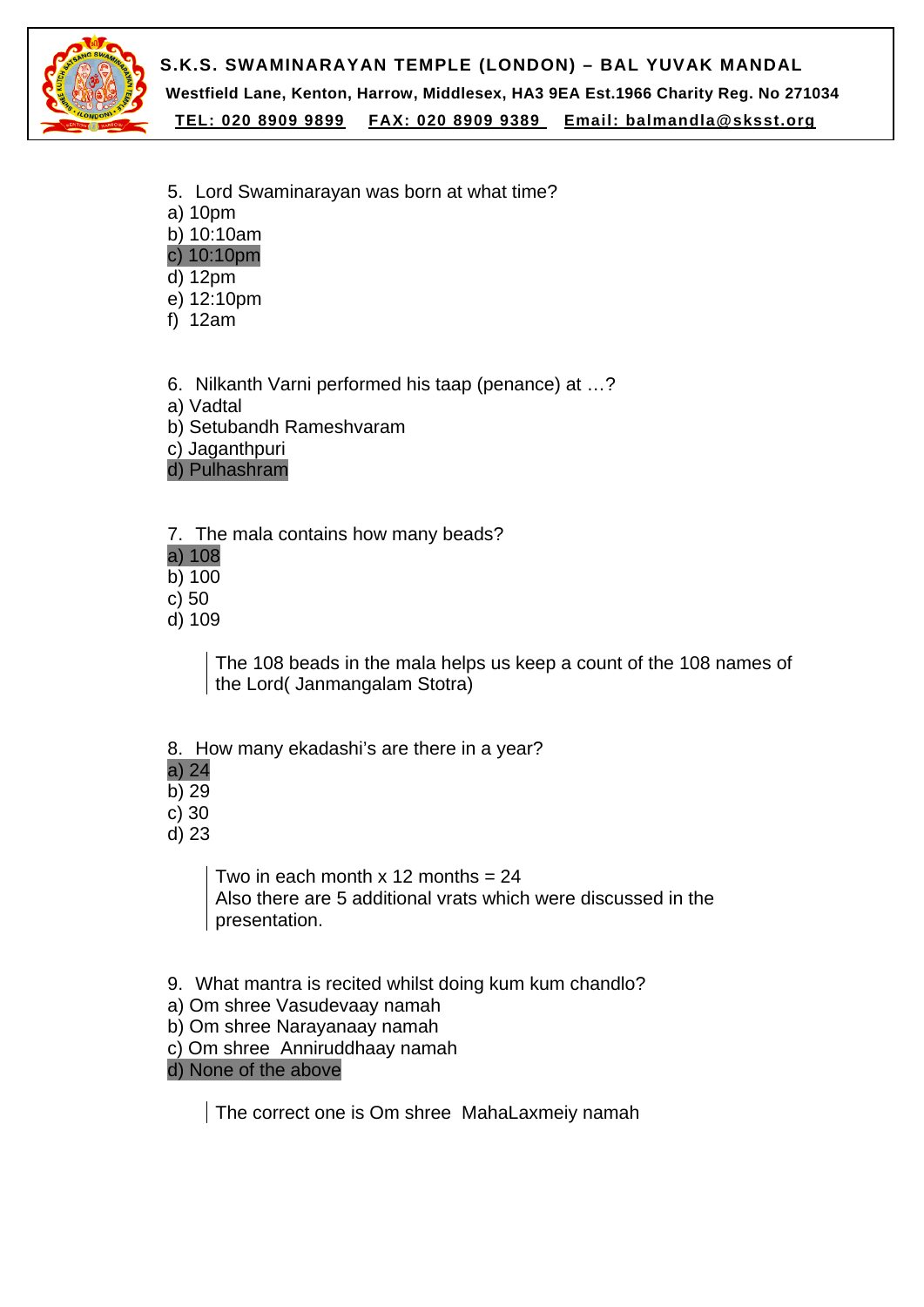

**TEL: 020 8909 9899 FAX: 020 8909 9389 Email: balmandla@sksst.org**

- 10. Lord Swaminaryan wrote the Shikshapatri in …?
- a) Junagadh
- b) Vadtal
- c) Bhuj
- d) Jaganthpuri

11. The Shikshapatri was written in the year?

a) Vikram Samvat 1882

b) Vikram Samvat 1837

- c) Vikram Samvat 1890
- d) Vikram Samvat 1826

12. Holi is celebrated in which month?

### a) Falgun

b) Paush

c) Maha

d) Aaso

13. Tulsi Vivaha commemorates the wedding between?

a) Tulsi and Brahma

b) Tulsi and Vishnu

c) Tulsi and Shiva

d) None of the above

14. How many temples are under Nar-Narayan dev (Bhuj) in the UK?

a) 10

b) 7

c) 8

d) 5

15. Who is the current acharya of Nar-Narayan Dev gadi?

a) Rakeshparasdji Maharaj

## b) Koshalendraprasdaji Maharaj

c) Vrajendraprasdaji Maharaj

d) Tejendraprasdaji Maharaj

16. How many names did Markendey Muni give Ghanshyam Maharaj? a) 3

- b) 2
- c) 5

d) 1

The three names are Hari, Krsna and Hari-Krsna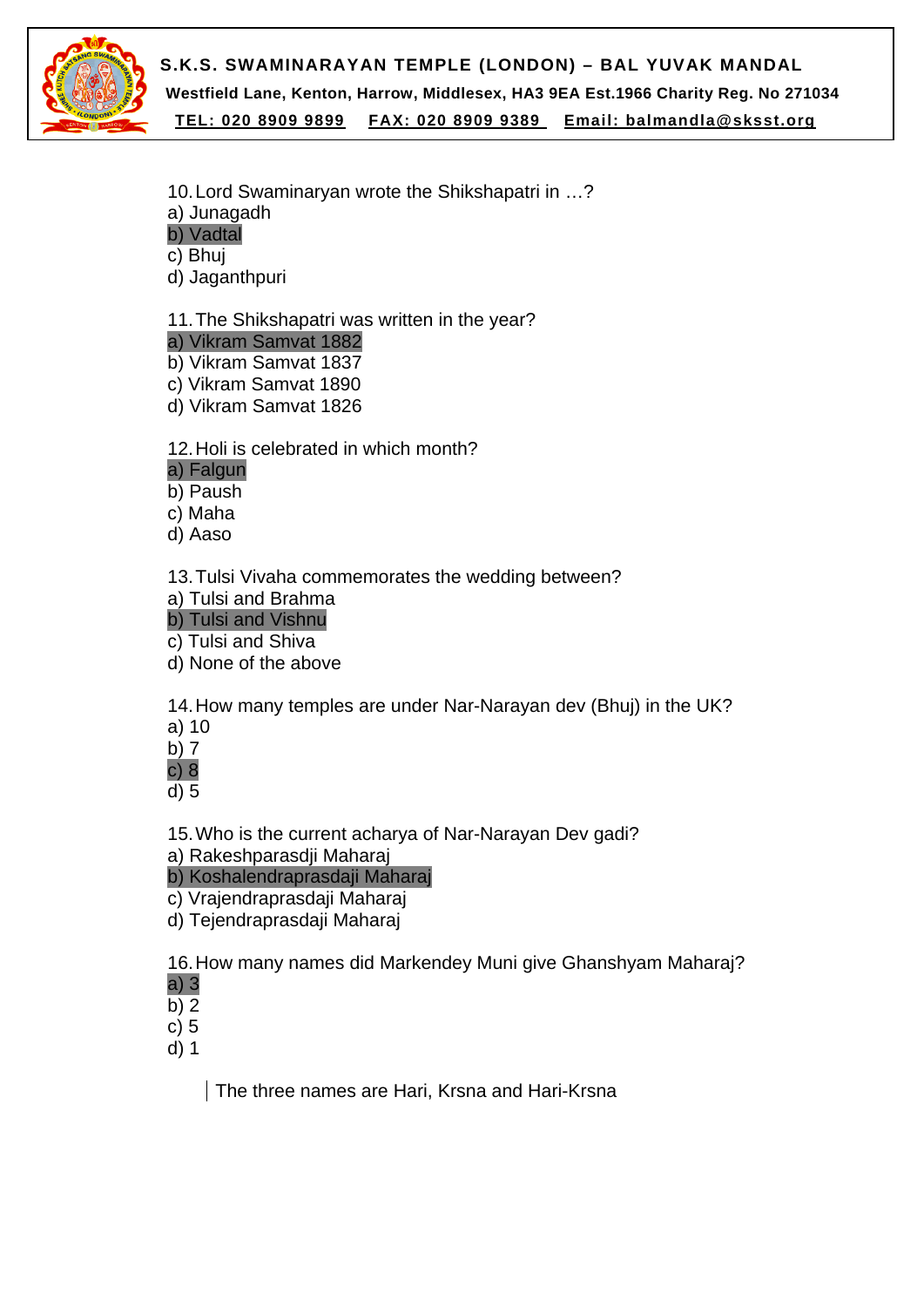

**S.K.S. SWAMINARAYAN TEMPLE (LONDON) – BAL YUVAK MANDAL Westfield Lane, Kenton, Harrow, Middlesex, HA3 9EA Est.1966 Charity Reg. No 271034 TEL: 020 8909 9899 FAX: 020 8909 9389 Email: balmandla@sksst.org**

17. The Chesta pads were composed by …? a) Nishkulanand Swami b) Muktanand Swami c) Parmanand Swami d) Premanand Swami

> He was a great poet and has composed 1000's of kirtans in our Sampraday

18. The Satsangi Jeevan was written by …?

a) Shukanand Swami

b) Shatanand Swami

- c) Sahajanand Swami
- d) Gopalanand Swami

He wrote the 108 names of the Lord (Janamangalam Stotra)

19. Which main murti was installed by Maharaj in the temple of Junagadh?

a) Madhan Mohan Dev

b) Radha Raman Dev

- c) Nar-Narayan Dev
- d) Lord Vishnu

20. Which main murti was installed by Maharaj in the temple of Gadhada?

a) Madhan Mohan Dev

b) Radha Raman Dev

c) Nar-Narayan Dev

d) Gopinathji Maharaj

 The form of Gopinathji Maharaj is the exact size of Maharaj himself e.g height of God.

21. Who is the current acharya of Laxmi-Narayan Dev gadi?

- a) Raguvirji Maharaj
- b) Koshalendraprasdaji Maharaj

c) Rakeshprasadji Maharaj

d) Tejendraprasdaji Maharaj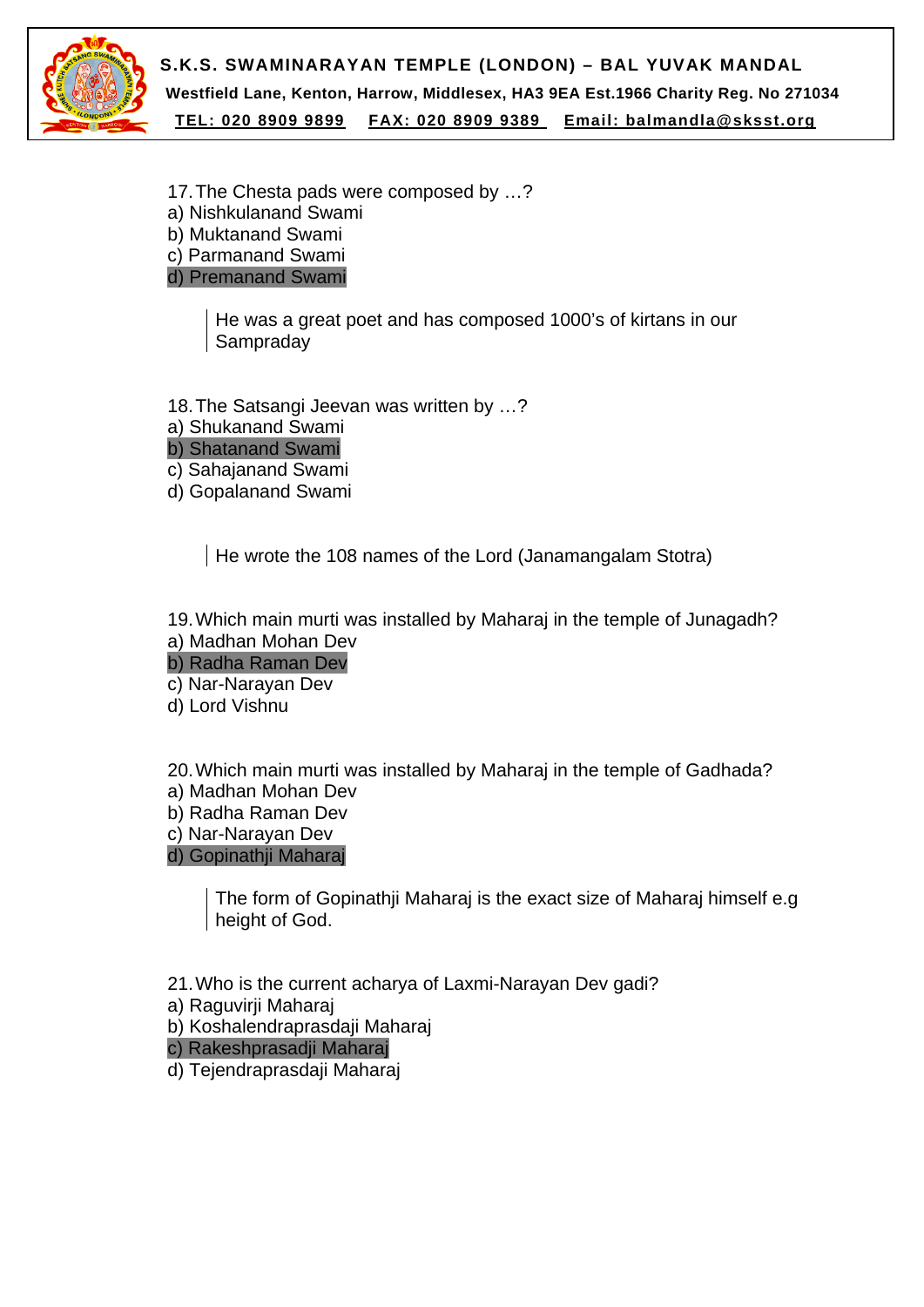

**S.K.S. SWAMINARAYAN TEMPLE (LONDON) – BAL YUVAK MANDAL** 

**Westfield Lane, Kenton, Harrow, Middlesex, HA3 9EA Est.1966 Charity Reg. No 271034** 

**TEL: 020 8909 9899 FAX: 020 8909 9389 Email: balmandla@sksst.org**

- 22. The aarti was written in which village?
- a) Faneni
- b) Kalvani
- c) Bhuj
- d) Gadhada
- 23. What does nitya pooja mean?
- a) Mansi pooja
- b) Evening pooja
- c) Daily pooja
- d) Holy pooja

24. What is the Kanthi made out of?

#### a) Tulsi

- b) Coconut
- c) Oak wood
- d) Plastic
- 25. Which is the odd one out?
- a) Shikshapatri
- b) Vachnamrut
- c) Chesta
- d) Satsangi jeevan

26. Which main murti was installed by Maharaj in the temple of Vadtal?

a) Madhan Mohan Dev

b) Laxmi-Narayan Dev

- c) Nar-Narayan Dev
- d) Gopinathii Maharai

This murti was installed because Laxmiji did taap in Vadtal.

27. Ahimsa means…?

# a) Non-violence

- b) Non-attachment
- c) Type of penance
- d) Yogic posture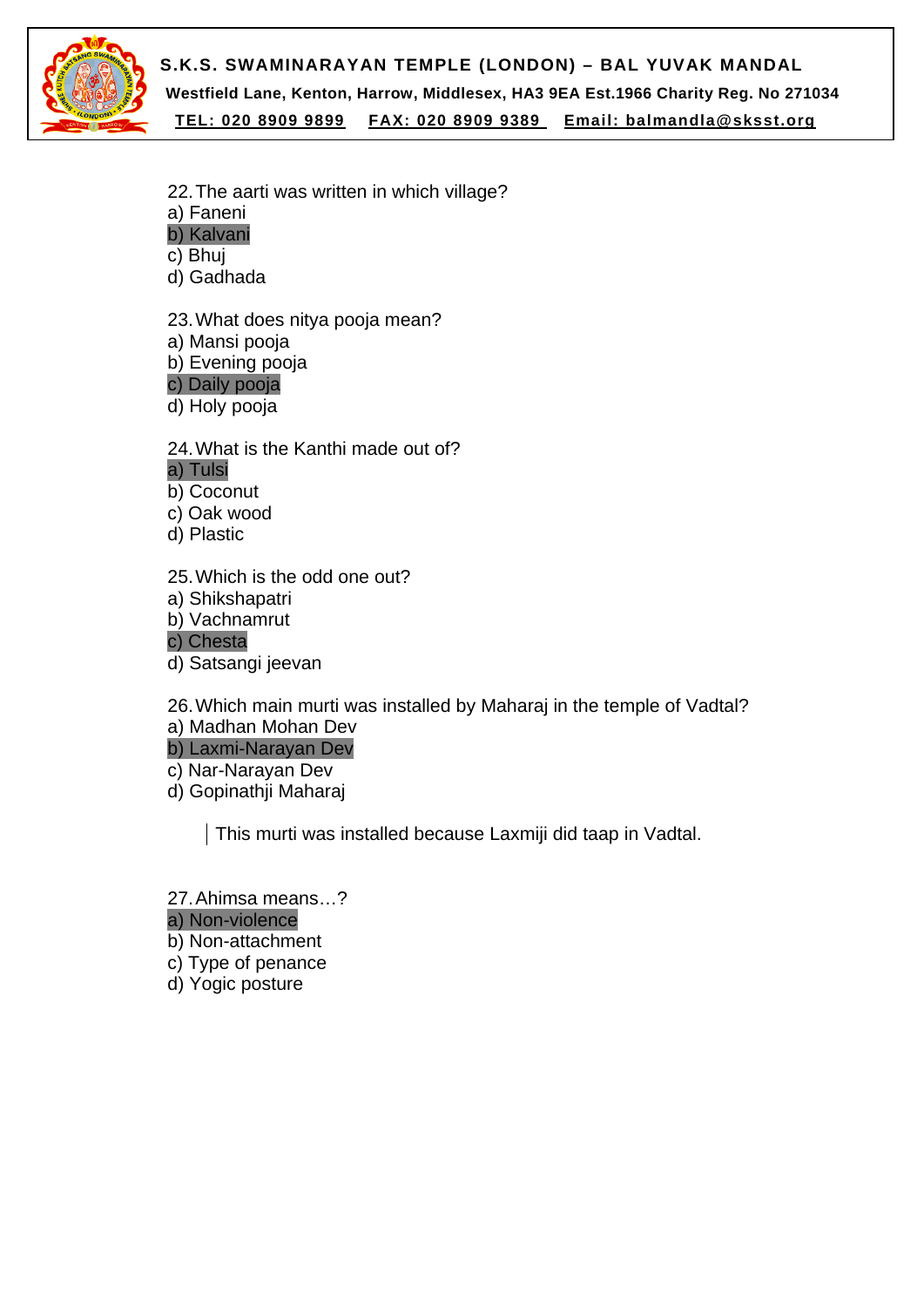

**TEL: 020 8909 9899 FAX: 020 8909 9389 Email: balmandla@sksst.org**

28. How many parts of the body do we use while performing Danvat? a) 10

- b) 4
- c) 8
- d) 3
- 1. Fore Head
- 2. Eyes
- 3. Hands
- 4. Chest
- 5. Legs
- 6. Knees
- 7. Speech (Mouth)
- 8. Mind

29. Dharmadev and Bhaktimata are parents of …?

a) Nar and Narayan

b) Lord Krishna

c) Lord Shiva

d) None of the above

 They were a Brahmin family and were very religious and had a essences of single minded devotion to Lord Krishna. Lord Swaminarayan had told Dharamdev many millions of years ago that he would be born in their family. Also Dhramadev and Bhaktimata had performed great penance to please the Lord and hence the Lord took birth as their reward of the penance.

30. What does 'grahan' mean?

a) Pooja ritual

#### b) Eclipse

- c) Offering of food to god
- d) None of the above

31. Which main murti was installed by Maharaj in the temple of Dholera?

- a) Madhan Mohan Dev
- b) Radha Raman Dev
- c) Shiva and Parvati
- d) Gopinathii Maharai

32. When a sun eclipse occurs we should stop eating…?

a) 24 hours before the eclipse

b) 12 hours before the eclipse

c) 9 hours before the eclipse

d) 3 hours before the eclipse